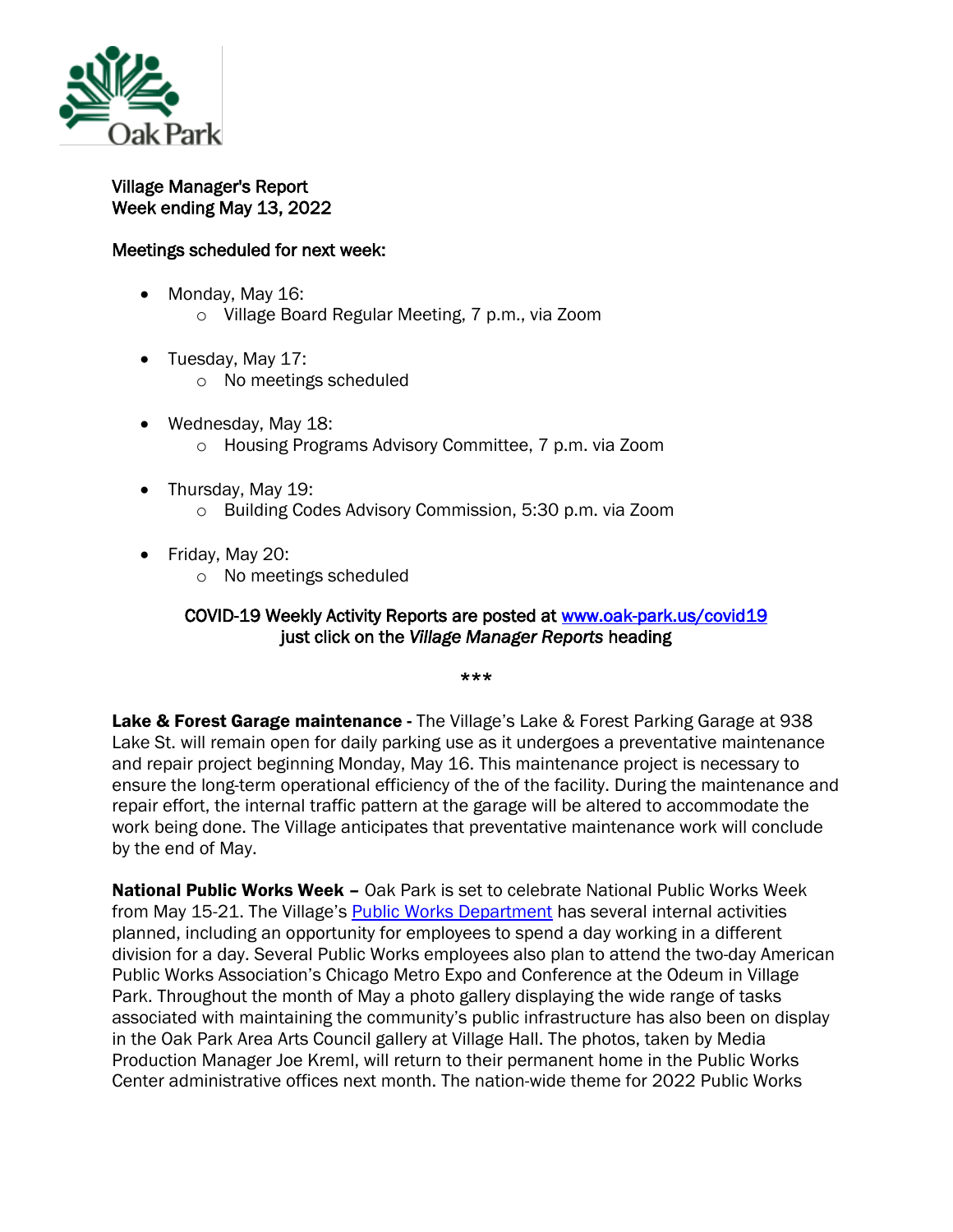Week is *Ready and Resilient*. Learn more about National Public Works Week at [npww.apwa.net.](https://npww.apwa.net/)

Health and Wellness Fair - The [Oak Park-River Forest Chamber of Commerce](https://www.oprfchamber.org/) is hosting a Community Health and Wellness Fair from 11 a.m. to 2 p.m. this Sunday, May 5 at FFC Oak Park, 1114 Lake Street. More than 50 health and wellness professionals will be on hand offering free screenings, children's activities, healthy snacks and more. The Oak Park Health Department's mobile response van will also be parked in the vicinity offering COVID-19 tests. Find complete details about the Health and Wellness Fair on the Chamber of Commerce website – [click here to view.](https://www.oprfchamber.org/events/details/6th-annual-2022-community-health-wellness-fair-39167?fbclid=IwAR2rf9LMo7INHN4hhWudGMRiKkywuQaH02A52J2caj7j3qEDHff580Qy3_o)

**Farmers' Market update –** Final preparations are underway for opening day of the Oak Park Farmers' Market on Saturday, May 21. More than 20 regional vendors will be offering fresh fruits and vegetables, honey, cheese, frozen meat, bread and baked goods this season at the Market, which is held is held from 7 a.m. to 1 p.m. every Saturday from opening day through October 29 at 460 Lake St. Village staff has finalized the 2022 [Market Map and](https://www.oak-park.us/sites/default/files/farmers-market/fm-map-flyer-2022.pdf)  [Vendor Directory](https://www.oak-park.us/sites/default/files/farmers-market/fm-map-flyer-2022.pdf), which is now posted on the Farmers' Market webpage at [www.oak-park.us/farmersmarket.](https://l.facebook.com/l.php?u=http%3A%2F%2Fwww.oak-park.us%2Ffarmersmarket%3Ffbclid%3DIwAR2fsafcKyT94bw87iUmAc8_d9DefKDtZ22XVCLGGu3rYr9SVScBvfjcmKE&h=AT2oEtOee4mcZpA6o6-ntiMXjAr0ooN_5BOzHZuLCr2-7Z-iJJg9ORSUbt_8jmxQGAznQWGJtCDqUsrPWVfYbav4fgGa4unK8em3PeeTZxSA6Cd-aWIjLTcZohPRtWMI&__tn__=-UK-R&c%5b0%5d=AT0IaazS2Hn8VMHOSvxDne_UFdvFYKJsRYZs5Z6-R8csO0rG64v5rn8cFf_C9ZudC8qVr-fMowmdjT7bodSfC-HIVF6v3vSPbKe57FOQmh7iKpfYLPwW58SiQmLBEPl-UiK6zKjJYbbROPi2tGs80bi210MneqnTX1TIKFK2YH_QHg)

Volunteers needed for A Day in Our Village - Volunteers are needed to help at this year's A Day in our Village celebration, specifically in the afternoon. Oak Park's annual festival is set to return Sunday, June 5, after a two-year hiatus due to the pandemic. The community event will be held from 11 a.m. to 4 p.m. in Scoville Park by Lake Street and Oak Park Avenue. Organizers are looking for volunteers to help from 3 to 4:30 p.m. Anyone interested in volunteering is encouraged to email [dayinourvillage@gmail.com](mailto:dayinourvillage@gmail.com) or call 708.358.5405. In other A Day in Our Village news, online registration for participants is now closed as organizers begin the process of mapping out the Scoville Park layout for the celebration.

**Business grant update -** The Village has processed 261 grant applications and distributed more than \$878,000 in grant funds since the start of the COVID-19 pandemic as part of its ongoing program to distribute federally appropriated funding to licensed Oak Park businesses that qualify. The Village's business assistance programs have included 57 grant awards totaling \$94,184 in American Rescue Act (ARPA) funding for PPE reimbursement, 43 grant awards totaling \$198,178 in ARPA funding for past due rent/mortgage assistance and 77 grant awards totaling \$77,000 in APRA funding for vaccination card check assistance. These grants are in addition to the 84 previously awarded Cares Act assistance grants provided to Oak Park businesses totaling \$492,485. Information about the Village's business assistance grant programs can be found at [www.oak-park.us/covid19grant.](http://www.oak-park.us/covid19grant)

Vote by mail applications being accepted - Mail ballot applications for the June 28, 2022 Gubernatorial Primary Election are now being accepted by the Cook County Clerk's Office. Any registered suburban Cook County voter with a driver's license, state ID or social security number on file may request a mail ballot using an [online](https://www.cookcountyclerkil.gov/elections/ways-to-vote/vote-by-mail) or paper application. Cook County is now offering permanent vote by mail, which allows residents to vote by mail in all subsequent elections held in Cook County. [Early voting will also be held at Village Hall](https://www.oak-park.us/newsletters/mayjune-2022/village-hall-host-early-voting) from June 13 to 27. Find more information about ways to vote on the Cook County Clerk's [website.](https://www.cookcountyclerkil.gov/elections/ways-to-vote)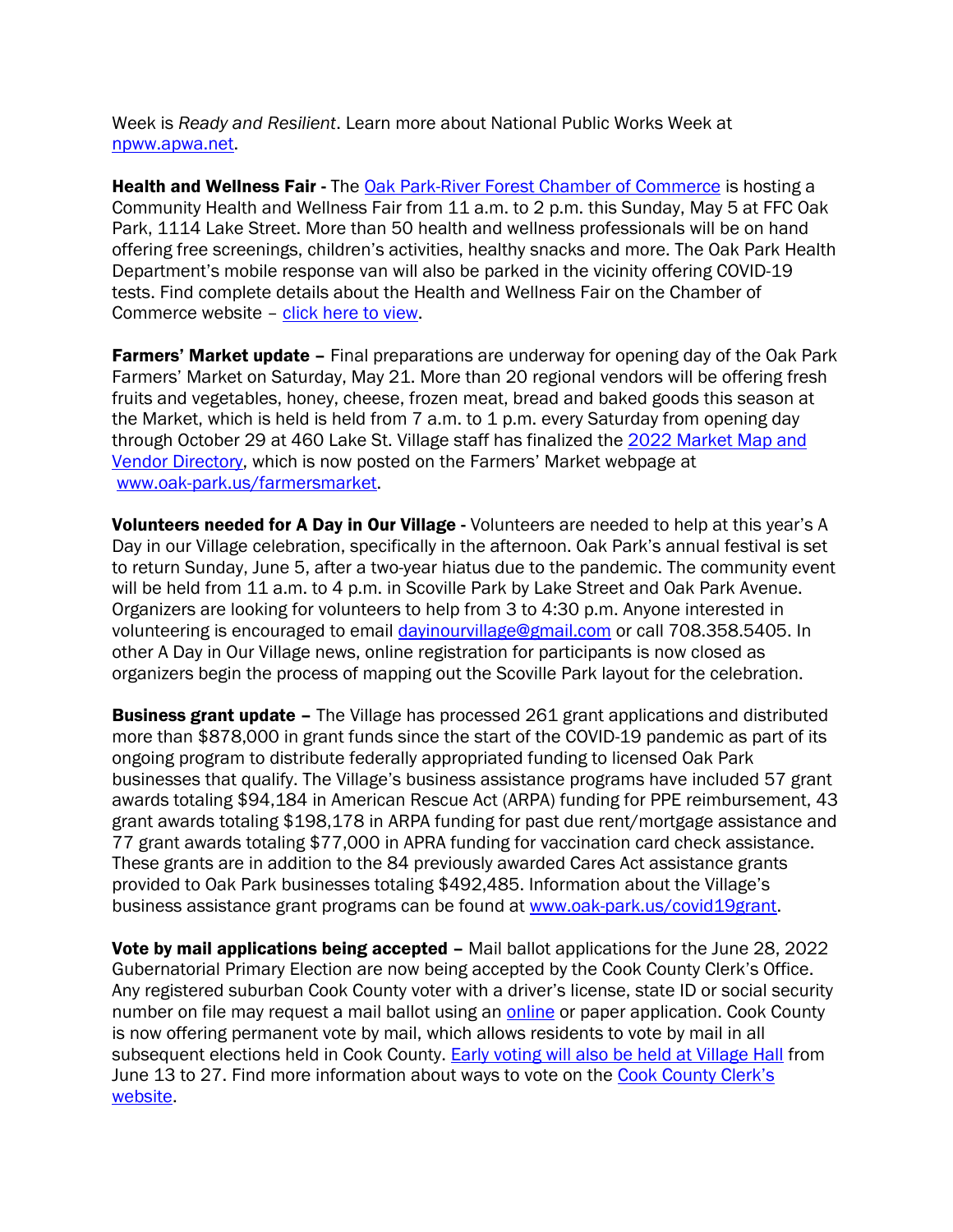Village provides support to NAMI Metro Suburban - May is Mental Health Awareness Month, offering an opportunity to highlight the work done locally by [NAMI Metro Suburban,](https://namimetsub.org/) which receives support through the Village's Community Development Block Grant (CDBG) program for its wellness and job readiness programs at its Oak Park Drop-In Center. NAMI Metro Suburban is dedicated to improving the lives of individuals, families, and communities affected by mental illness by providing education, support, and advocacy, free of charge. Since 1993, NAMI Metro Suburban has been operating the Drop-In Center, a space for individuals to build social skills, embrace wellness, and reintegrate back into the community. The Drop-In Center offers social engagement, life skills development, job readiness and placement all within a safe community setting. The Village's Communications Department recently worked with the Development Customer Services Department to produce a video highlighting NAMI's contributions to the community – [click here to view.](https://www.youtube.com/watch?v=AX7nhY7E7gk)

**Tree planting set to begin –** This week crews will begin planting more than 250 new trees in parkways across Oak Park as part of regular planting that occurs every spring and fall. This spring's tree planting consists of 23 different genera and 34 different species. Visit [www.oak-park.us/trees](http://www.oak-park.us/trees) for more info about tree planting and the Village's efforts to care for the 18,000-plus trees on parkways and other public landscaped areas.

**Refuse cart replacement and repairs** - The Public Works Department is reminding residents they can request replacement refuse, recycling and compost carts by contacting LRS at 844.633.3577 or [Service@LRSrecycles.com.](mailto:Service@LRSrecycles.com) Residents can also change the size of their carts, replace damaged lids or receive an extra recycling cart. Find complete details about the LRS collection program at [www.lrsrecycles.com/oakpark.](https://l.facebook.com/l.php?u=http%3A%2F%2Fwww.lrsrecycles.com%2Foakpark%3Ffbclid%3DIwAR2IqR2X-4lg-TGWwqGGLnDkRwioPjeSAyAhNjynnFOPYGFv83-mf5iH-jQ&h=AT1n87sp7iUmtGHOB5iCNRJIGZQM5qGtUjoChvbtMPkdf2T_vpgziymGeuHCqZ50pQvgcdNvBBBN-La1eyABcyCqlnpo0AVQ9OIKOfyU3cmPPRRWDai_x7jTMtDxqRRP&__tn__=-UK-R&c%5b0%5d=AT2dRjdOdUBkpKPIK5pBrBdomsKM_y1RTBWTcDZXifW3b_AJD2ePnjBC7wHsuhY3nXbAbAWTr0Dq73ivJ83Vzv6xv1Tc7jdUsVmle0qbLgRSE_FGwjut5HZ6tf0hVzpnEhYTTI6NYRyxUlFVeJfeXJ82Iw)

Pete's construction update – ComEd has completed most of its work associated with the new Pete's Fresh Market. The remainder of the work should be completed by the middle of June. AT&T is anticipated to begin its underground work the week of May 23, starting on the south side of Madison Street and working north across the street. Traffic access will be maintained during the installation process. Shortly after AT&T completes its work, sewer work will begin on Euclid Avenue. Around this time, Euclid Avenue will be shut down indefinitely.

LeMoyne Parkway Sewer Project – Underground work has been completed at the intersection of LeMoyne Parkway and East Avenue. This work included replacement of permanent sewers and watermain. This intersection will be backfilled and reopened temporarily as construction work moves east toward Fair Oaks Avenue. The intersection will be closed again in the coming weeks when paving of the streets takes place.

Alley update – Four alleys have been paved so far as part of the alley repair project. The north-south alley between Elmwood Avenue and Ridgeland Avenue and south of Pleasant Street was fully reopened this past Thursday. The contractor is currently working on preparing the first green alley for permeable pavers at the north-south alley between East Avenue of Clinton Avenue and south of Garfield Street.